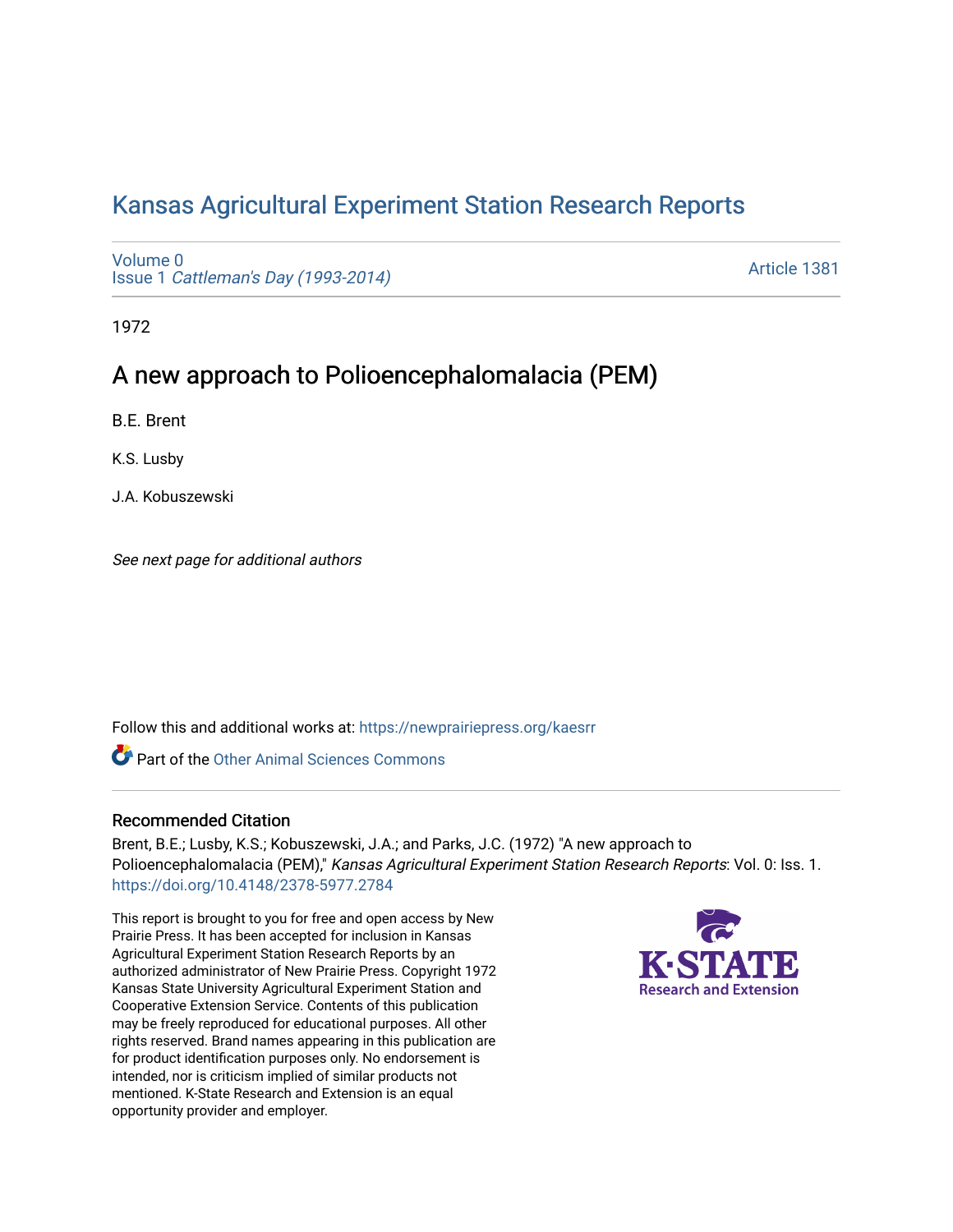## A new approach to Polioencephalomalacia (PEM)

## Abstract

Polioencephalomalacia (PEM) is a disorder of the ruminant central nervous system characterized by sudden onset and rapid death. At autopsy, the brain may be swollen and cerebral cortex degenerated. Early symptoms may include disorientation and muscular in coordination. Affected animals may push against fences or other objects with their heads. More commonly, they are found dead or in a coma. If central nervous system damage is not excessive, animals with early symptoms respond to massive injections of thiamine, but may not recover coordination.

### Keywords

Cattlemen's Day, 1972; Report of progress (Kansas State University. Agricultural Experiment Station); 557; Beef; Polioencephalomalacia (PEM); Central nervous system; Rumen

### Creative Commons License



This work is licensed under a [Creative Commons Attribution 4.0 License](https://creativecommons.org/licenses/by/4.0/).

#### Authors

B.E. Brent, K.S. Lusby, J.A. Kobuszewski, and J.C. Parks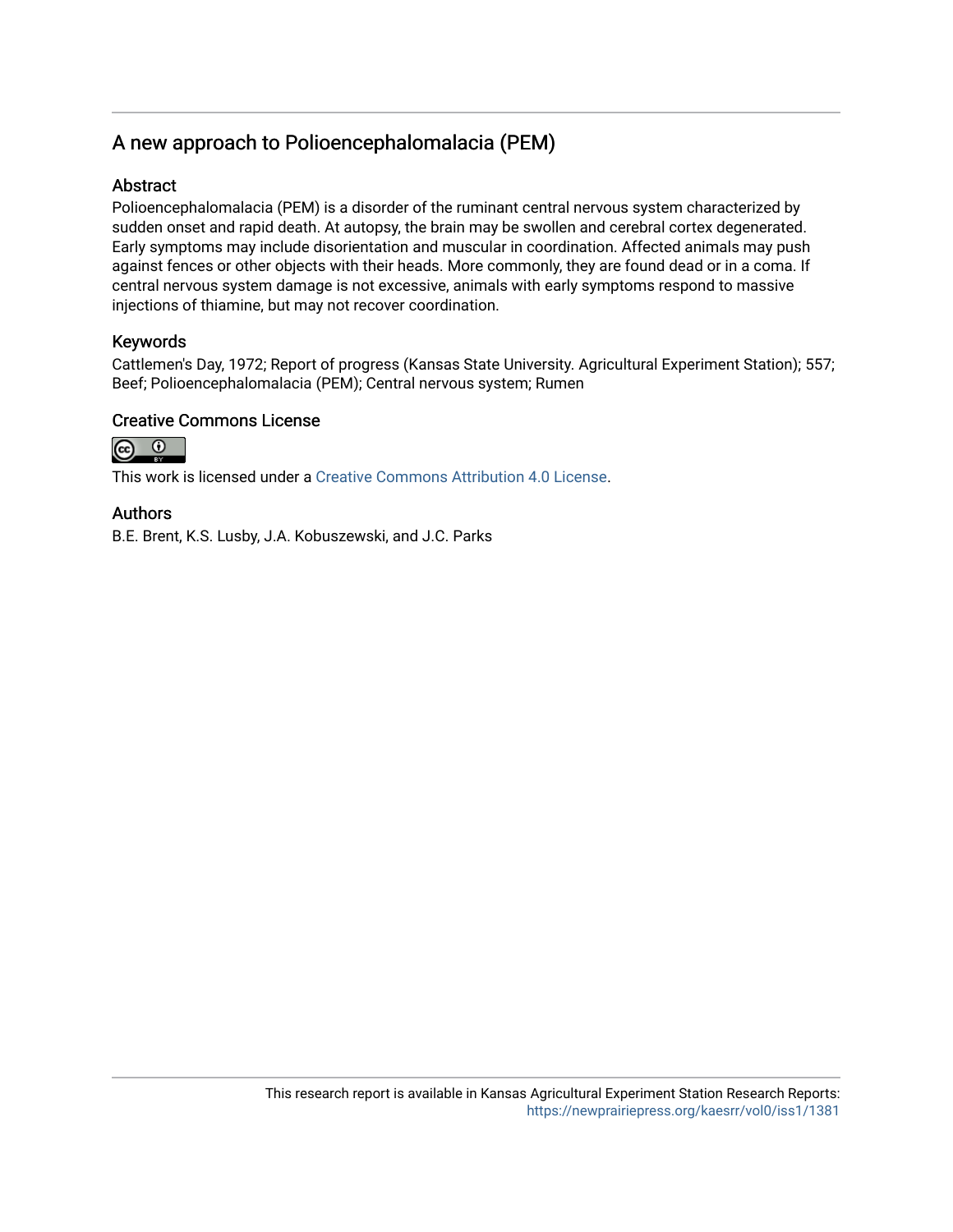

### Description of the Problem

Polioencephalomalacia (PEM) is a disorder of the ruminant central nervous system characterized by sudden onset and rapid death. At autopsy, the brain may be swollen and cerebral cortex degenerated. Early symptoms may include disorientation and muscular incoordination. Affected animals may push against fences or other objects with their heads. More commonly, they are found dead or in a coma. If central nervous system damage is not excessive, animals with early symptoms respond to massive injections of thiamine, but may not recover coordination.

Its rapid and generally fatal course likely explains why little research has been done on the disease. The response to thiamine has raised many questions. Rumen nutritionists have long assumed that rumen microorganisms synthesized enough thiamine to meet an animal's needs. Even if none were produced in the rumen, normal diets should furnish enough thiamine.

#### Discovery of an Experimental Model

The Department of Animal Science and Industry established a project in 1969 to study control feed intake of ruminants--to find out how much feed an animal can metabolize, and the metabolic and biochemical limits on feed consumption. Sheep were fitted with rumen fistulas, and liquid diets were continuously pumped into their rumens. The diets were a suspension of starch, sugar, casein, vitamins A, D, E, and K, and all minerals known to be essential. Animals were on the diets for up to 21 days, and then died suddenly after body temperature and heart rate increased.

Autopsy showed no cause of death. However, young animals and those on high energy intakes died sooner than their counterparts. Serum minerals (sodium, potassium, calcium, phosphorus, magnesium, zinc, and copper), hemoglobin, hematocrit, blood carbon dioxide, oxygen, and pH, and serum protein and urea all were normal.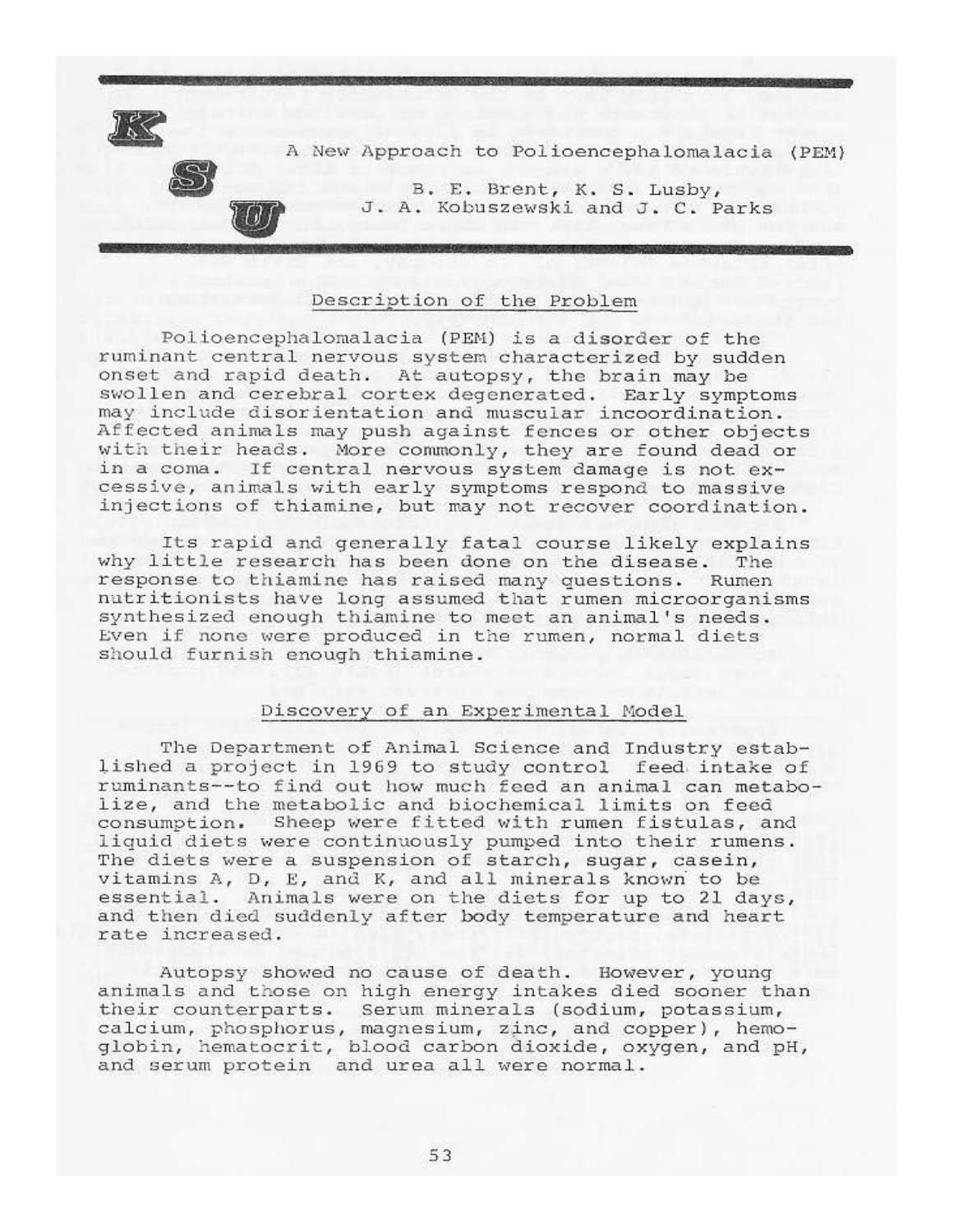Two 79-pound lambs were started on infusion at a level designed to supply 100% of the maintenance requirement. TO attempt to re-create the symptoms of previous animals, energy intake was increased to 125% of maintenance the second day. On day four, one was in a coma, with a rectal temperature of 106°F and a heart rate of 188. Thiamine (200 mg) was given in the jugular vein and 200 mg intramuscularly. In two hours, rectal temperature was 1040F<br>and the heart rate, 165. In three hours, the animal could stand. However, it relapsed and died about 10 hours after thiamine injection. At autopsy, the brain was removed for detailed microscopic study. The cerebral cortex was degenerated. Apparently, brain degeneration had proceeded too far for recovery.

The second animal of the pair showed symptoms on day six of infusion, and was immediately treated with thiamine.<br>Recovery was dramatic. Twenty-eight hours later, symptoms recurred, but again the animal responded to thiamine injection. It entered and recovered from thiamine deficiency a third time, and was removed from the experiment. Five months later, it developed urinary calculi and was autopsied. Classical brain changes of PEM were seen.

Another lamb was started on infusion, with 150 mg thiamine per day added to the liquid diet. After four weeks<br>of infusion, thiamine was removed from the diet; 48 hours later, heart rate increased from 100 to 180 beats per minute, and three days later, to 220. The animal died in thiamine deficiency nine days after thiamine was removed.

To facilitate pumping, the liquid diet was modified using corn sugar instead of starch (table 42). It produced the same deficiency symptoms observed earlier.

Apparently, infusion of the semi-purified diet (table 42) into fistulated lambs serves as an animal model to study PEM. Since the syndrome can be re-created, research on it should continue.

Our results suggest that thiamine nutrition of ruminants should be reexamined. Nutritionists have long assumed that ruminants synthesize enough B vitamins to meet their needs.

Simple thiamine deficiency is unlikely for two reasons: 1. Most diets, particularly those high in concentrates, should contain enough thiamine; 2. the PEM syndrome develops much more rapidly than does thiamine deficiency in monogastric animals